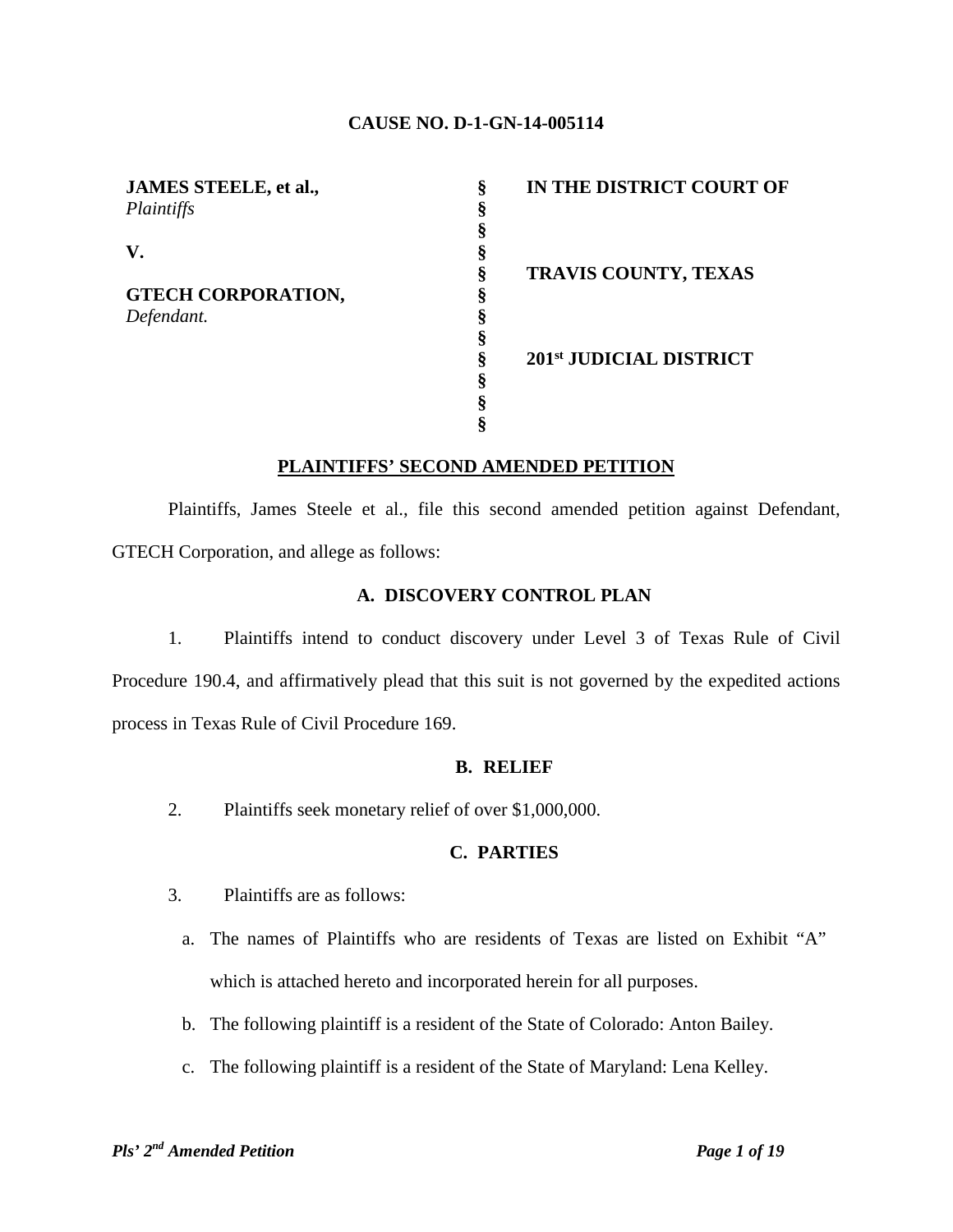- d. The following plaintiffs are residents of the State of Connecticut: Eva Muriel Kendrick and Frederick A. Kendrick.
- e. The following plaintiff is a resident of the State of Illinois: Samuel W. Kostis.
- f. The following plaintiffs are residents of the State of Florida: Kristine Rios and Danielle Lavertu.
- g. The following plaintiff is a resident of the State of Rhode Island: Derrick Torres.
- h. The following plaintiff is a resident of the State of Louisiana: Robert T. Thomas.
- i. The following plaintiff is a resident of the State of Arkansas: Jacob-Daniel Honea.
- j. The following plaintiffs are residents of the State of Kansas: Kim & Phil Moore.
- k. The following plaintiff is a resident of the State of Tennessee: Larry Washington.
- l. The following plaintiffs are residents of the State of Minnesota: Dave & Jennifer Wigen.

4. Defendant, GTECH Corporation, has been served with service of process and has filed its Answer. A copy of this 2<sup>nd</sup> Amended Petition is being served on GTECH Corporation's attorney, Kenneth Broughton.

#### **D. JURISDICTION**

5. The court has jurisdiction over the lawsuit because the amount in controversy exceeds the court's minimum jurisdictional requirements.

#### **E. VENUE**

6. Venue is proper in Travis County under Texas Civil Practice & Remedies Code section 15.002 because Defendant, a corporation, maintains its principal office in Travis County.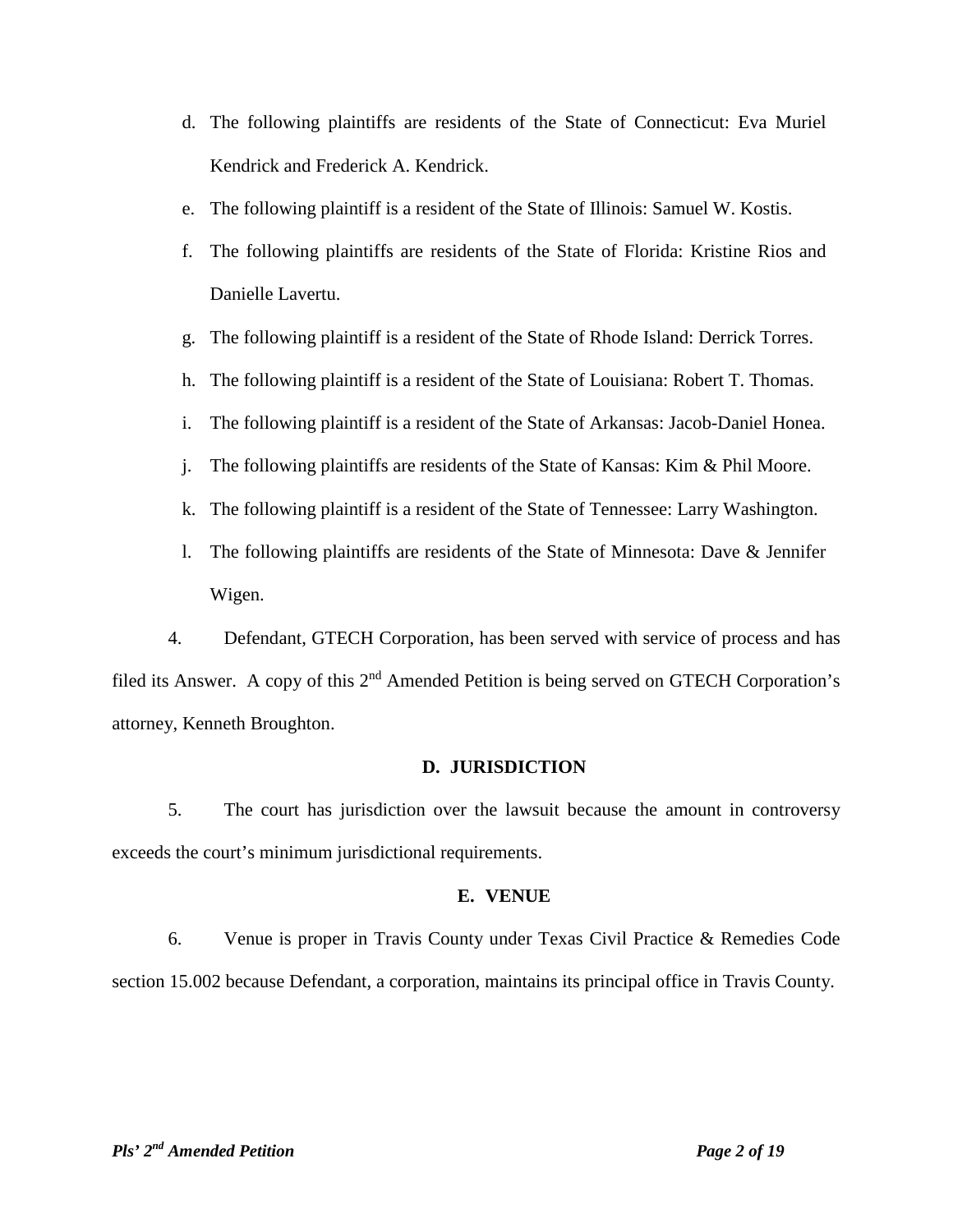# **F. FACTS**

7. According to its website<sup>[1](#page-2-0)</sup>, GTECH, along with its Italian parent corporation, GTECH S.p.A.,

- Is the largest global company in the regulated gaming space;
- Has  $\bigoplus$  billion in revenues with 8,600 employees globally;
- Provides products and services in approximately 100 countries;
- Has a 79% market share for U.S. lottery draw-based games and instant tickets;
- Is the leading revenue generator in government-sponsored video lottery markets;
- Is the largest single-end user of satellite technology in the world, providing VSAT communications to more than 140,000 lottery terminals in the U.S.;
- Is the instant ticket partner of choice for more than 50 lotteries around the world; and,
- Employs the best solutions in the market to grow lotteries, to maximize profits, and to generate more money.

8. In November of 1991, an amendment to the Texas Constitution was adopted to allow the operation of the Texas Lottery. GTECH was awarded the initial lottery operator

 $\overline{a}$ 

<span id="page-2-0"></span><sup>1</sup> www.gtech.com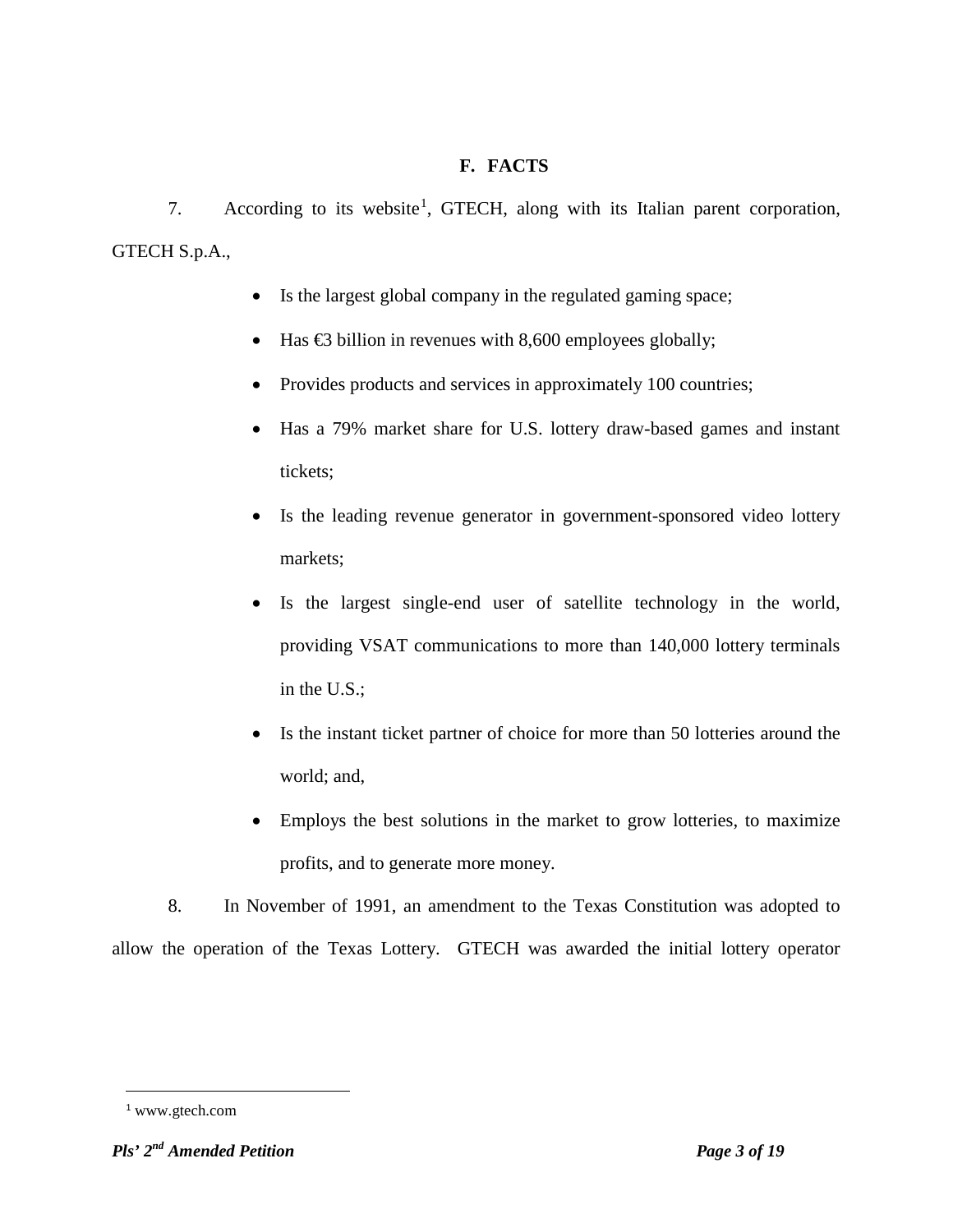contract and has held the contract to date. GTECH's contract is, in large part, a matter of public record and can be accessed on the Texas Lottery's website.<sup>[2](#page-3-0)</sup>

9. Part 2 of GTECH's contract stipulates that GTECH will act "as an independent contractor and not as an employee or agent of the TLC."

10. Paragraph 3.8 of GTECH's contract describes the relationship of the parties as follows:

> GTECH and the Texas Lottery agree and understand that GTECH shall render the goods, services and requirements under this Contract as an independent contractor, and nothing contained in the Contract will be construed to create or imply a joint venture, partnership, employer/employee relationship, principal-agent relationship or any other relationship between the parties.<sup>[3](#page-3-1)</sup>

11. GTECH provides the terminals, sales staff, mainframe computer that tracks and

administers the lottery games, communication (dedicated circuits, satellite, radio) that transmit the transactions between terminals and the main frame computer, research and sales support, customer service and repair support, instant ticket storage, ordering, printing, and distribution.

12. GTECH's fee is based upon a percentage of gross ticket sales. Accordingly, GTECH is financially benefitted by increased lottery ticket sales.

13. The contract between GTECH and the TLC sets a very high standard of care and

conduct for GTECH. Specifically, Paragraph 3.71 of the GTECH contract provides, in relevant

part, as follows:

"The Texas Lottery is an extremely sensitive enterprise because its success depends on maintaining the public trust by protecting and ensuring the security of Lottery Products. The Texas Lottery incorporates the highest standards of security and integrity in the management and sale of entertaining lottery products, and lottery vendors are held to the same standards. Therefore, it is essential that operation of the Texas Lottery, and the

 $\overline{a}$ 

<span id="page-3-0"></span><sup>2</sup> http://txlottery.org/export/sites/lottery/Documents/procurement/RFP2011/Lottery%20Operations%2 0and%20Services%20Contract.pdf

<span id="page-3-1"></span> $3$  Id.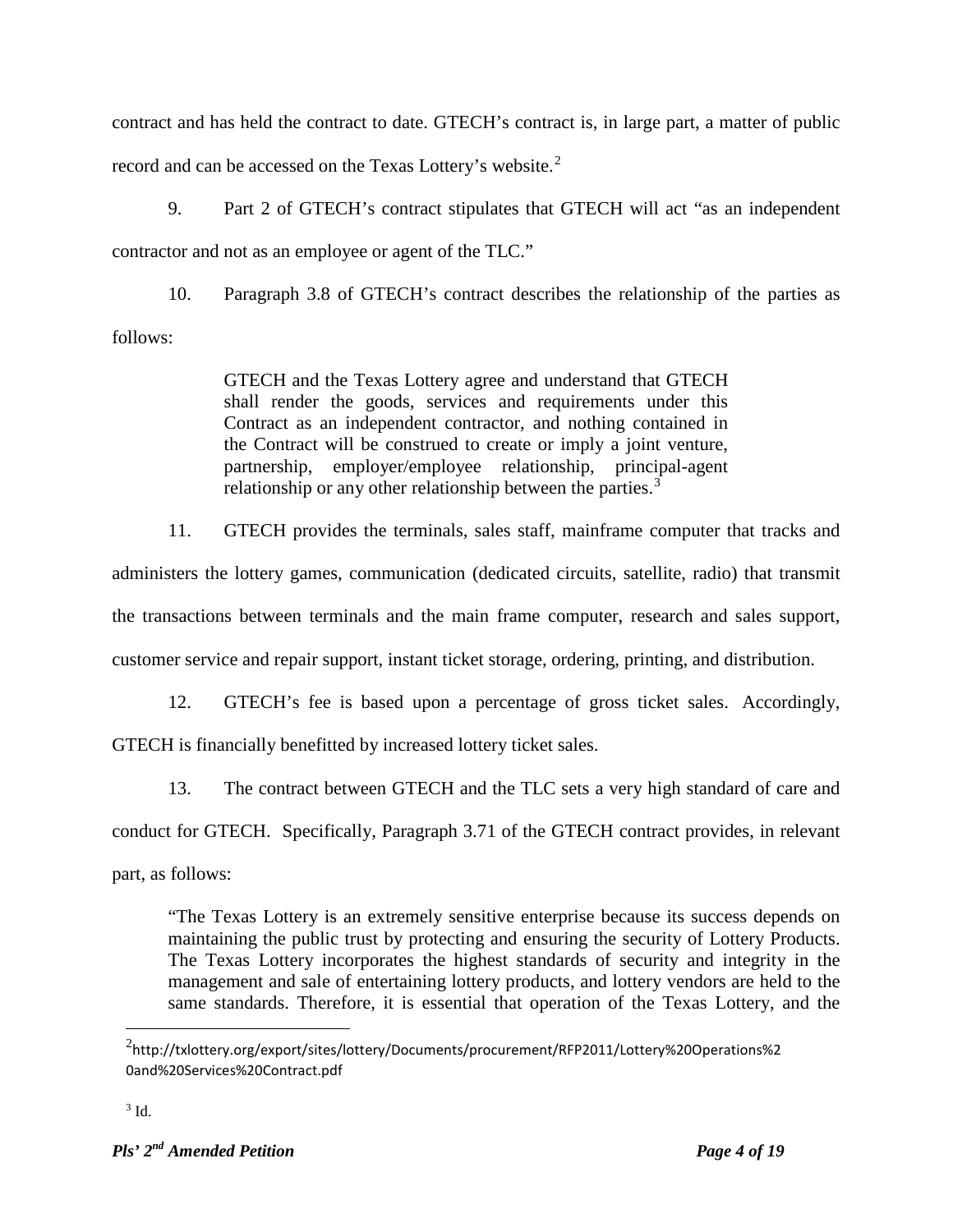operation of other enterprises which would be linked to it in the public mind, **avoid not only impropriety, but also the appearance of impropriety**. Because of this, GTECH shall:

(a) **Offer goods and services only of the highest quality and standards.** (b) **Use its best efforts to prevent the industry from becoming embroiled in unfavorable publicity.** 

**….** (d) **Avoid activities, operations, and practices that could be interpreted as improper and cause embarrassment to the Texas Lotter**y **and/or to the industry**."

(Emphasis added).

14. In 2014, GTECH proposed that the TLC begin selling a new instant scratch-off game to be given the official title of "Instant Game No. 1592" but to be marketed to the public as the "Fun 5's" game.

15. GTECH had used games identical to or substantially similar to the Fun 5's game in other states, including Kansas, Nebraska, and Indiana. GTECH proposed language for game 5 of the Fun 5's game identical to or substantially similar to the language used in its Fun 5's game in those other states. The proposed language would convey the message that 100% of tickets that revealed a winning symbol would win five times the amount printed in a prize box on the ticket. The winning symbol decided upon by the TLC and printed on the tickets by GTECH was the Money Bag  $\sqrt{\frac{2}{3}}$  symbol.

16. The TLC and GTECH worked together to create and design the Fun 5's scratchoff tickets. The Fun 5's ticket they jointly designed and that GTECH printed and distributed is illustrated below: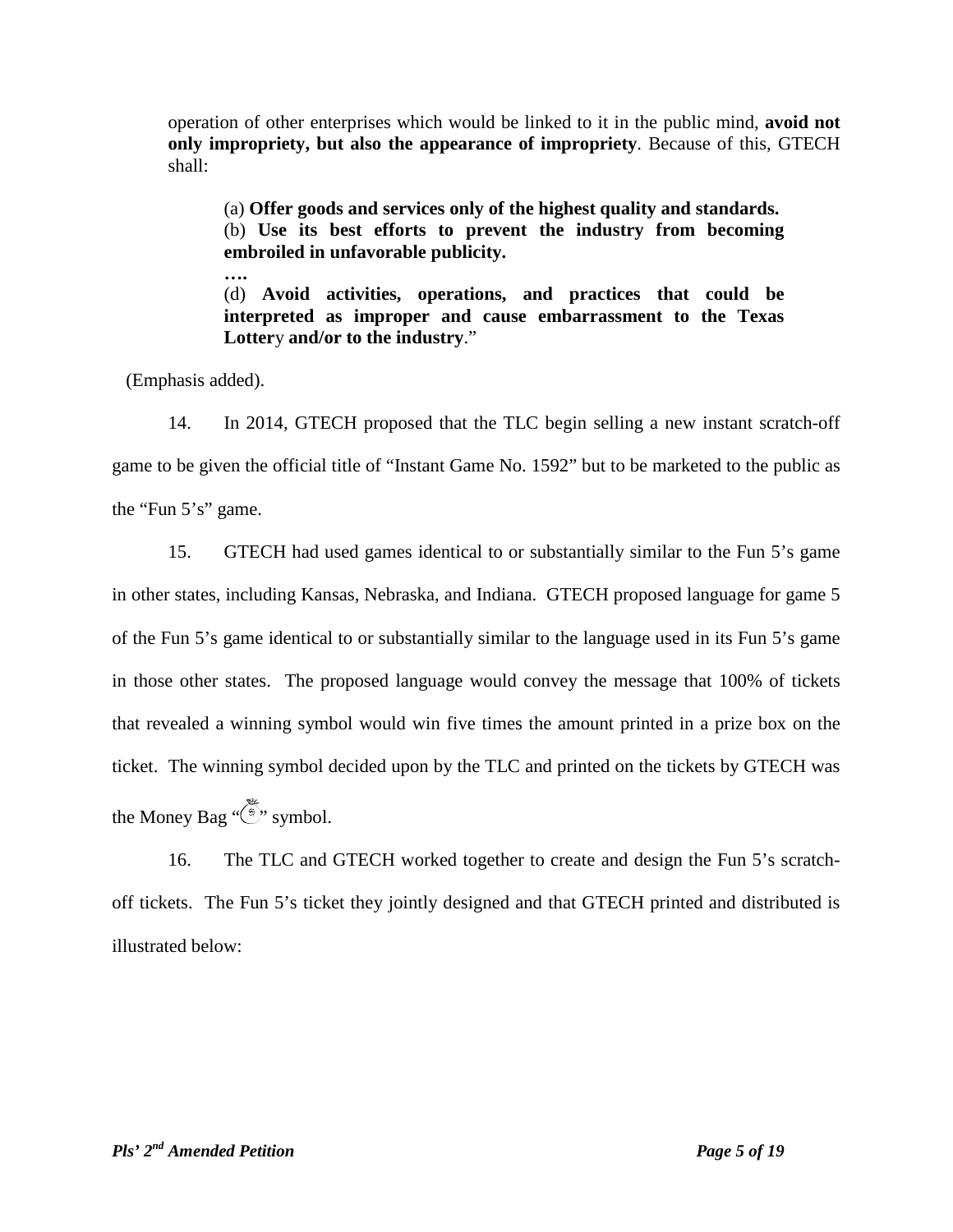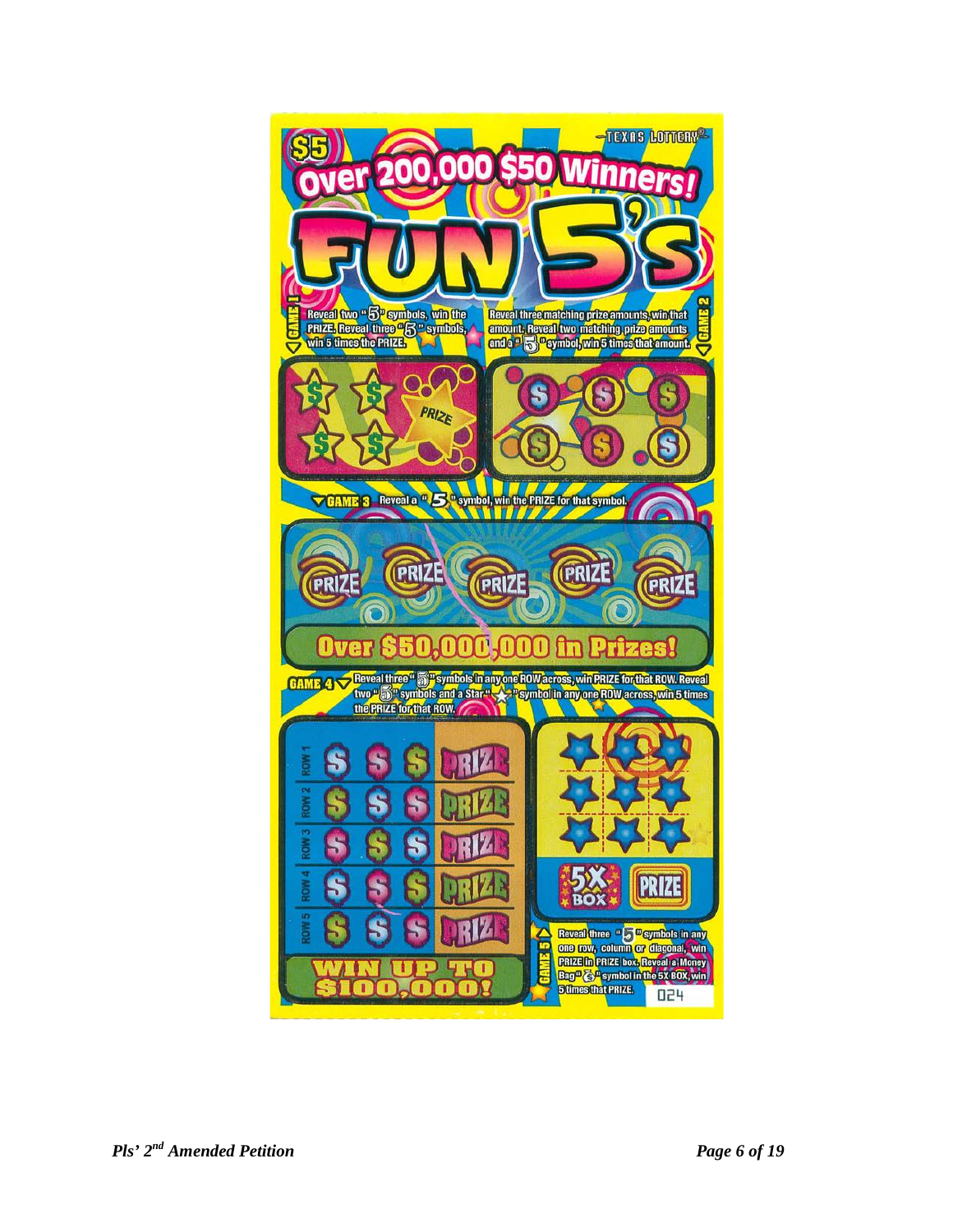17. Under the parameters for the game initially proposed by GTECH to the TLC 100% of the tickets that revealed a Money Bag  $\overline{\mathbb{R}}$  symbol would be programmed into GTECH's computers as being "winning" tickets. This was the same parameter used by GTECH for the Fun 5's game in other states and was consistent with the language proposed by GTECH.

18. The language on the ticket that GTECH and the TLC jointly developed, stated as follows:

> Reveal three "5" symbols in any one row, column or diagonal, win PRIZE in PRIZE box. Reveal a Money Bag  $\sqrt{\epsilon}$  symbol in the 5X BOX, win 5 times that PRIZE.

19. Under the proposed parameters of the game, this language would have accurately represented to lottery players that 100% of the tickets that revealed a Money Bag  $\sqrt{\frac{2}{3}}$  symbol would be "winning" tickets.

20. Before GTECH printed the Fun 5's tickets, GTECH and the TLC jointly decided to change the parameters of Game 5 so that a significant percentage of tickets that revealed a Money Bag  $\sqrt{\frac{2}{3}}$  symbol would be "non-winning" tickets. GTECH changed the game's parameters and programmed its computers to remove a significant percentage of the tickets with a Money Bag " $\langle \overline{\hat{\xi}} \rangle$ " symbol from the list of "winning" tickets. This was a substantial change in the parameters of the game.

21. Although the TLC and GTECH changed the game's parameters, they did not change the ticket language they jointly developed. With the change in game parameters, the language they chose became highly misleading and inaccurate.

22. The language on the tickets misrepresented to lottery players that all Fun 5's tickets with a Money Bag " $\langle \xi \rangle$ " symbol would be "winning" tickets when, in reality, a significant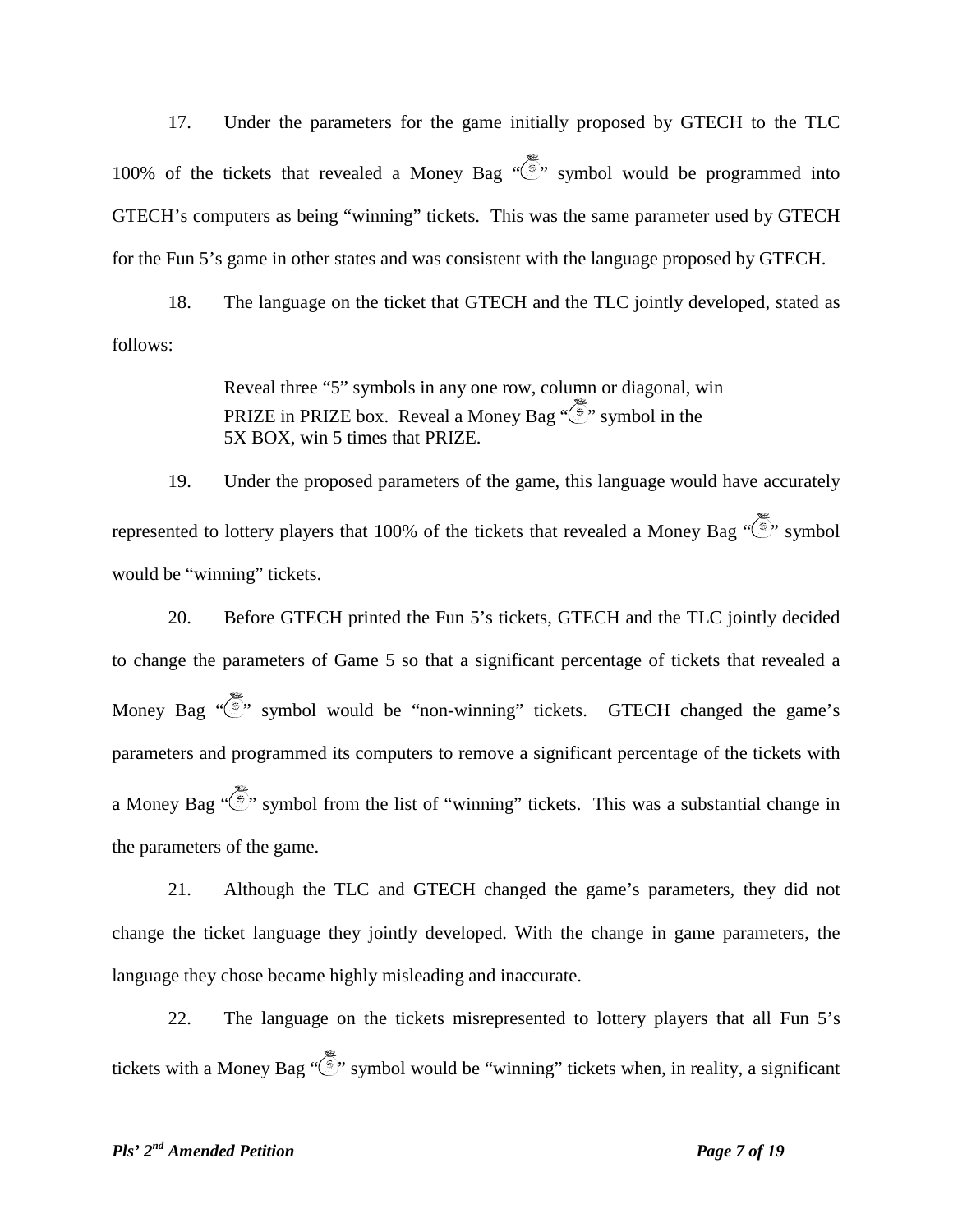percentage of Fun 5's tickets with a Money Bag "
" symbol were not programmed into GTECH's computers to be "winning" tickets.

23. As operator of the lottery, GTECH is responsible for providing the Texas Lottery with computer terminals that are programmed to validate tickets bearing certain serial numbers as "winning" tickets. This is an important function inasmuch as Paragraph 1.2(L) of the official game procedures for Instant Game No. 1592, defines a "Non-Winning Ticket" in relevant part as "[a] ticket which is not programmed to be a winning Ticket…."

24. In other words, under the official game procedures for Instant Game No. 1592, a ticket must be treated as a "Non-Winning Ticket" by the TLC if GTECH fails to validate the ticket as a "Winning Ticket", even if the ticket otherwise meets all the criteria of being a winning ticket under the language on the ticket and the official game procedures. Because the validation of winning scratch-off tickets was an act uniquely within the power and control of GTECH, players of the Texas Lottery, including these Plaintiffs, placed a high degree of trust and confidence in GTECH and were dependent on GTECH to act in the best interest of the citizens who purchased scratch-off lottery tickets.

25. The Texas Lottery Commission began selling Fun 5's tickets to the public on or about September 1, 2014. Almost immediately after the first tickets were sold, consumers began complaining to the TLC that their tickets revealed a Money Bag  $\sqrt{\frac{2}{5}}$ , symbol in Game 5 but GTECH's computer program was not validating their tickets as "winning" tickets.

26. GTECH's computer validation program did not conform to the language on the Fun 5's ticket. GTECH's non-conforming computer program added a requirement for a ticket to be validated as a "Winning Ticket" that was not present in the language printed on the Fun 5's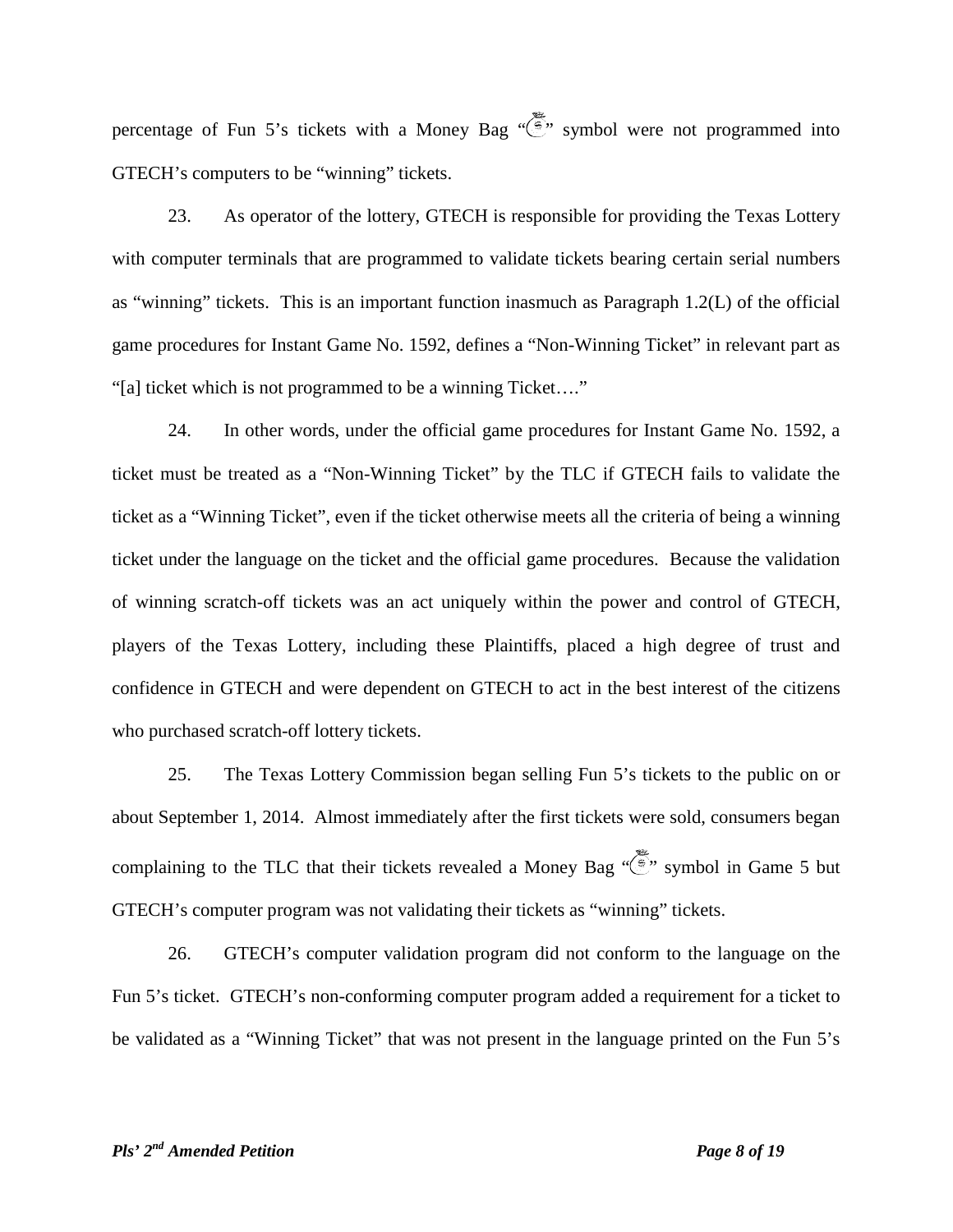tickets. Specifically, GTECH programmed its computer validation program to treat the instructions for Game 5 as if the following language had been added:

> Reveal three "5" symbols in any one row, column or diagonal, win PRIZE in PRIZE box. [*And, if you also*] Reveal a Money Bag "  $\left(\frac{a}{2}\right)$ " symbol in the 5X BOX, win 5 times that [*the*] PRIZE [*won*].

27. GTECH learned, in the early days of September 2014, of complaints from lottery players who had purchased tickets with a Money Bag  $\widetilde{\mathbb{S}}$  symbol but whose tickets were not being validated by GTECH's computers as "winners". Despite notice of these complaints, GTECH knowingly and intentionally decided to continue using its non-conforming computer validation program to eliminate a significant percentage of the tickets with a Money Bag " $\overline{\mathbb{R}}$ " symbol from the list of "winning" tickets. GTECH also knowingly and intentionally continued to distribute Fun 5's tickets on which GTECH had printed the misleading and inaccurate language. Had GTECH corrected its error and changed its computer validation program to conform to the language printed on the Fun 5's tickets, it would have exposed the Texas Lottery to a total payout for the Fun 5's game far in excess of the payout GTECH originally calculated for the Texas Lottery. Had GTECH discontinued distribution of the misleading Fun 5's tickets, it would have suffered a loss of revenues from its percentage of gross ticket sales. Rather than admit that it had made a costly mistake in judgment or suffer a decrease in revenues, GTECH decided to cover up its mistake by continuing to distribute the misleading tickets and by continuing to use its non-conforming validation program which failed to validate a significant percentage of the tickets with a Money Bag  $\sqrt{\frac{2}{3}}$ , symbol as "winning" tickets.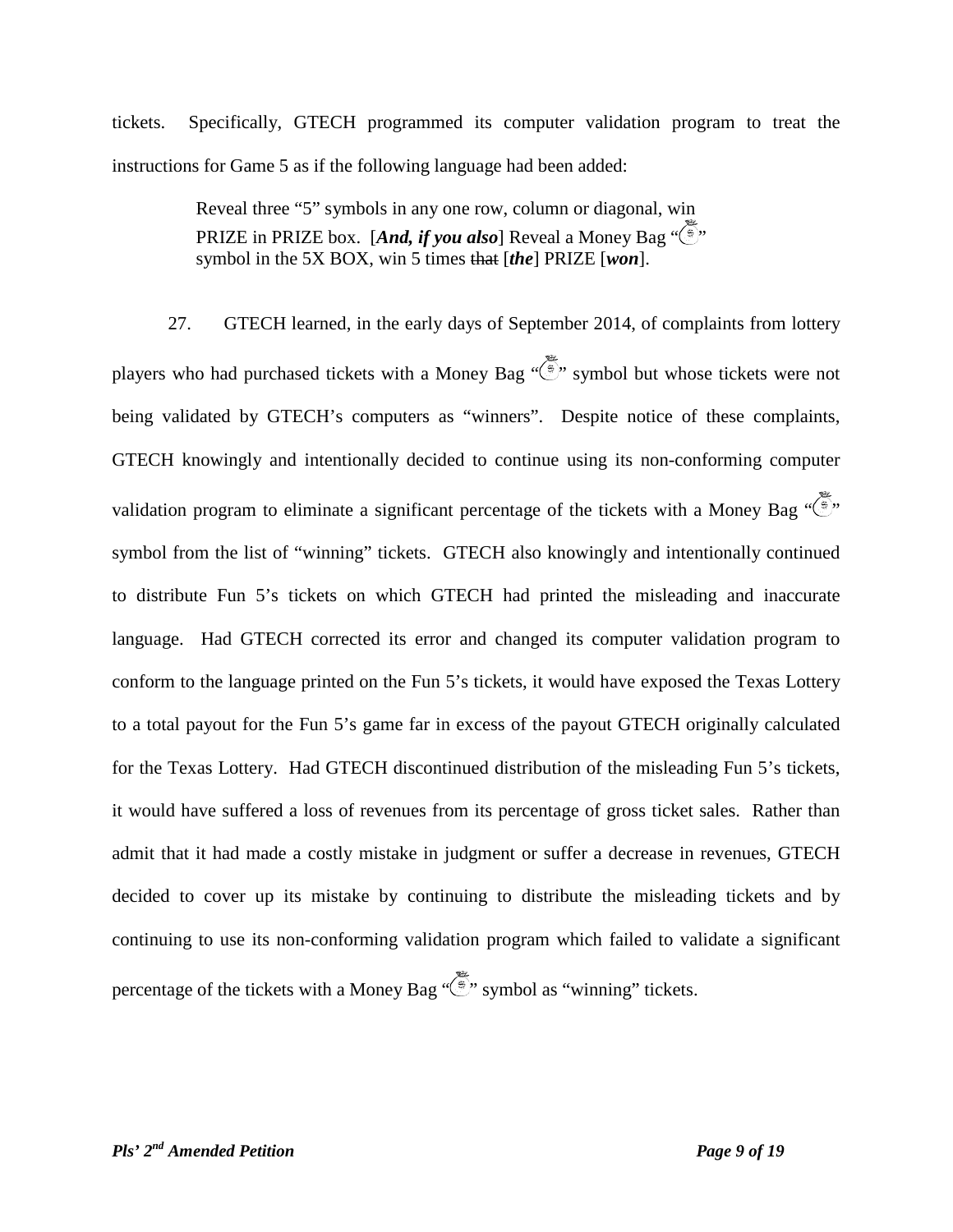28. The language jointly developed by the TLC and GTECH, and which GTECH printed on the tickets, misled Plaintiffs into believing that 100% of Fun 5's tickets with a Money Bag  $\sqrt{\frac{2}{3}}$  symbol in Game 5 would be "winning" tickets.

29. Plaintiffs purchased Fun 5's tickets that revealed a Money Bag  $\sqrt{\frac{2}{3}}$ , symbol in Game 5. Plaintiffs' Fun 5's tickets were amongst the significant percentage of tickets with a Money Bag  $\sqrt{\epsilon}$  symbol that the TLC and GTECH originally designed to be "winning" tickets but which were later programmed by GTECH to be "non-winning" tickets. When Plaintiffs presented their tickets to the TLC for a prize payout, the serial numbers on their tickets were not on the list of "winning" tickets provided by GTECH to the TLC. Therefore, Plaintiffs tickets were automatically defined as "Non-Winning Tickets" in accordance with Paragraph 1.2(L) of the official game procedures for Instant Game No. 1592 and were not eligible for a prize payout.

30. On October 21, 2014, the Texas Lottery issued a press release to announce that it was closing the Fun 5's game early and would discontinue selling the tickets, citing "confusion" expressed by players and the Texas Lottery's responsibility to create games that are "clear to understand for our players."

#### **G. COUNT 1- COMMON LAW FRAUD**

31. GTECH worked with the TLC to jointly develop the language GTECH printed on the Fun 5's tickets and to jointly develop the parameters of the game. GTECH printed and distributed the Fun 5's tickets for sale to Plaintiffs. GTECH received a fee based on a percentage of the gross sales of the Fun 5's tickets and therefore had an incentive to maximize the sale of Fun 5's tickets.

32. Each of the Fun 5's tickets contained a written representation that if the ticket revealed a Money Bag " $\langle \overline{\hat{\cdot}}, \rangle$ " symbol in Game 5, the ticket would be a "winning" ticket.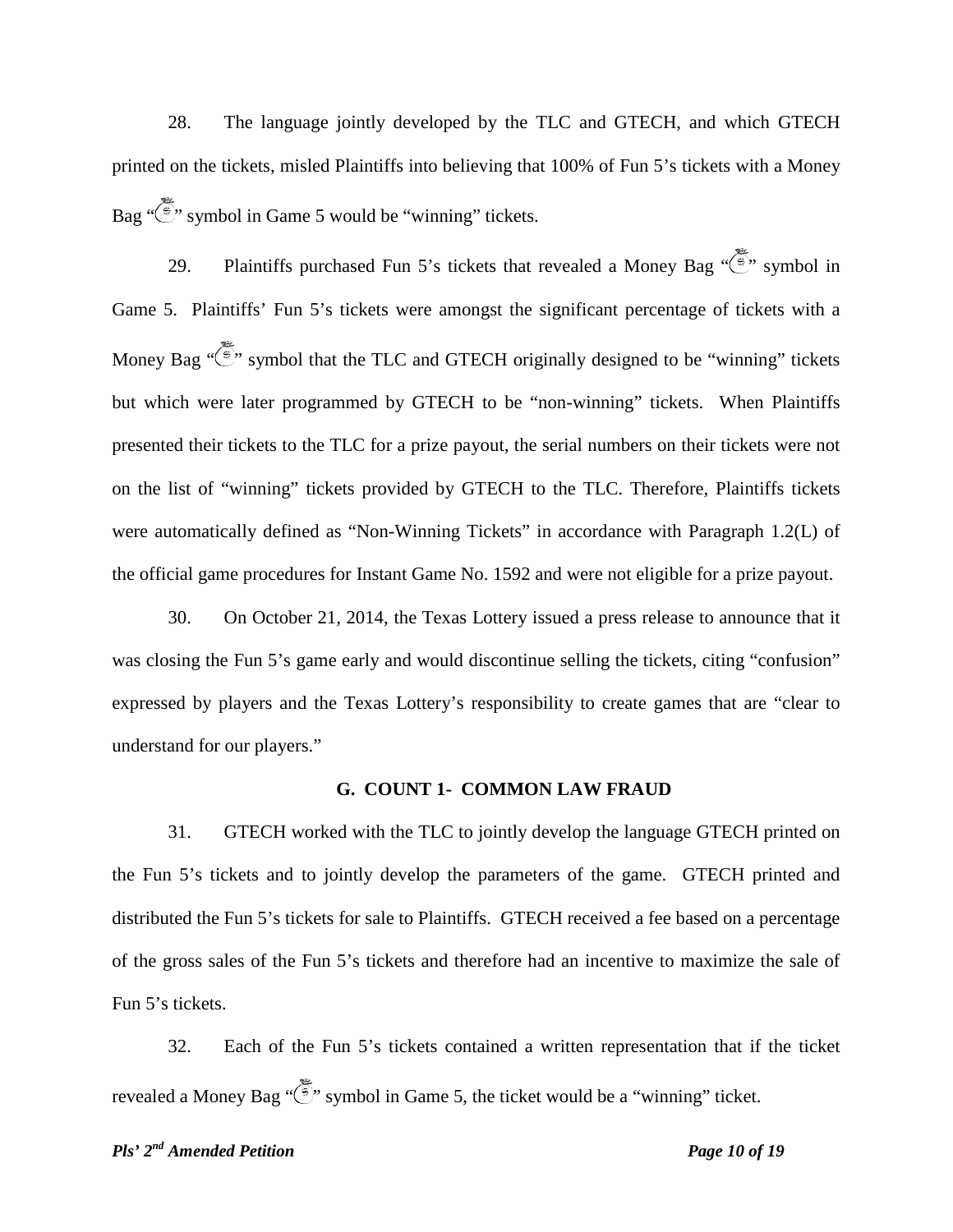33. This representation was material.

34. The representation made on the Fun 5's tickets was false. In fact, a significant percentage of such tickets were not "winning" tickets.

35. GTECH knew that the representation was false. It used nearly identical language on Fun 5's tickets in other states and programmed its computers in those states to recognize 100% of tickets that revealed a winning symbol as "winning" tickets. However, in Texas, GTECH programmed its computers to leave off from the list of "winning" tickets a significant percentage of tickets that revealed a Money Bag " " symbol.

36. GTECH knew that if it left off from the list of "winning" tickets a significant percentage of tickets that revealed a Money Bag "  $\ddot{\hat{\xi}}$ " symbol, those tickets would not be eligible for prize payouts.

37. GTECH had reason to know that the representation it helped to craft and that it printed on the Fun 5's tickets would reach a class of which Plaintiffs were members.

38. The representation GTECH printed on the Fun 5's tickets was a false statement of fact.

39. GTECH made the representation knowing that it was a false representation.

40. GTECH intended for a class of lottery players, of which Plaintiffs were members, to rely on the false representation.

41. Plaintiffs justifiably relied on GTECH's false representation.

42. The false representation caused Plaintiffs injury.

43. Plaintiffs seek benefit-of-the-bargain damages from GTECH. In particular, Plaintiffs are entitled to the difference between the value of the Fun 5's tickets as represented by GTECH and the value actually received by Plaintiffs.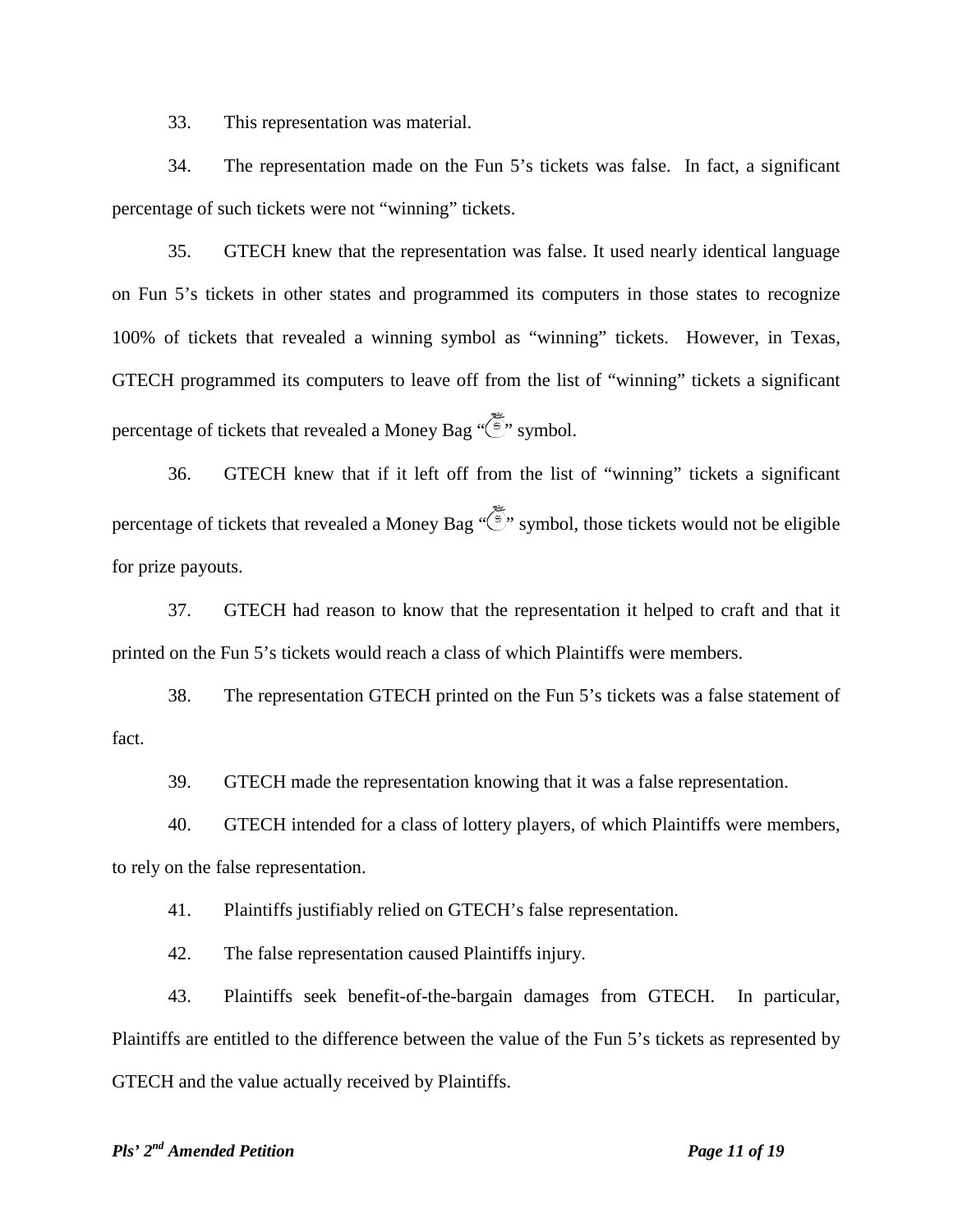44. Exemplary Damages. Plaintiffs' injuries resulted from Defendant's actual fraud or malice, which entitles Plaintiff to exemplary damages under Texas Civil Practice & Remedies Code section 41.003(a).

#### **COUNT 2 – FRAUD BY NONDISCLOSURE**

45. GTECH failed to disclose to Plaintiffs material facts related to Game 5 of the Fun 5's game.

46. GTECH had a duty to disclose to Plaintiffs that a significant percentage of the tickets with a Money Bag symbol would not be on the list of "winning" tickets. GTECH disclosed limited information to Plaintiffs in the language it chose to print on the tickets, which created a substantially false impression. Such language was not originally designed to include losing tickets.

47. The information was material because the language printed on the tickets left the false impression that every ticket with a Money Bag symbol would be a "winning" ticket.

48. GTECH knew that Plaintiffs and other similarly situated lottery players were ignorant of the information and did not have an equal opportunity to discover the truth.

49. GTECH deliberately remained silent and did not disclose the truth to Plaintiffs.

50. By deliberately remaining silent, GTECH intended for Plaintiffs to act without the information.

51. Plaintiffs justifiably relied on GTECH's deliberate silence.

52. By deliberately remaining silent, GTECH proximately caused injury to Plaintiffs which resulted in damages.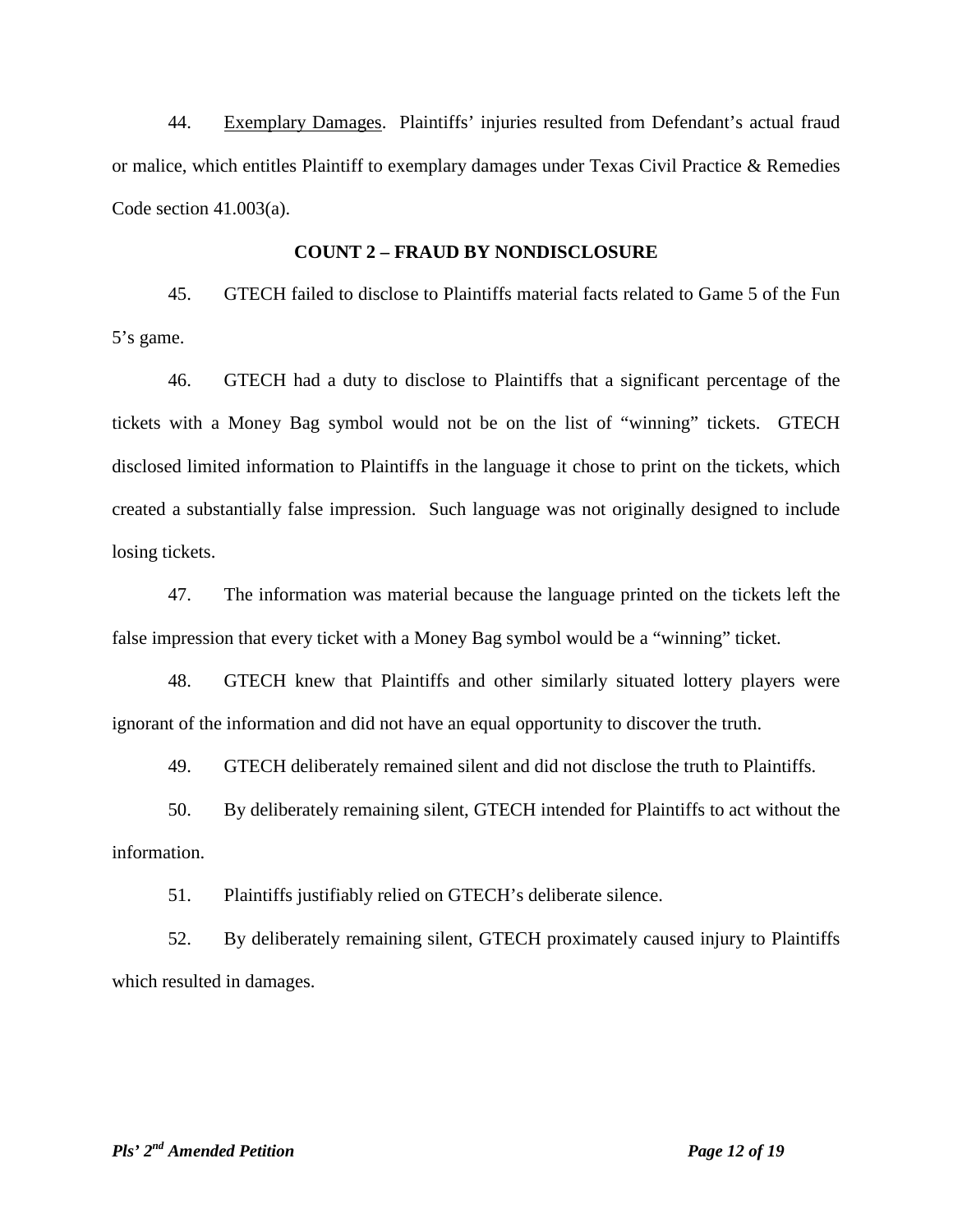53. Plaintiffs seek benefit-of-the-bargain damages from GTECH. In particular, Plaintiffs are entitled to the difference between the value of the Fun 5's tickets as represented by GTECH and the value actually received by Plaintiffs.

54. Exemplary Damages. Plaintiffs' injuries resulted from Defendant's actual fraud or malice, which entitles Plaintiff to exemplary damages under Texas Civil Practice & Remedies Code section 41.003(a).

## **H. COUNT 3 -- AIDING AND ABETTING FRAUD**

55. GTECH substantially assisted the TLC in committing a fraud on Plaintiffs and other similarly situated lottery players. GTECH helped to craft the misleading language on the tickets, agreed to use the misleading language on the tickets, printed the misleading language on the tickets, and distributed the misleading tickets to Plaintiffs and other similarly situated lottery players.

56. GTECH's assistance and participation, separate from the TLC's acts, breached GTECH's duty to Plaintiffs.

57. Defendant's assistance and participation was a substantial factor in causing the fraud.

58. Plaintiffs seek benefit-of-the-bargain damages from GTECH. In particular, Plaintiffs are entitled to the difference between the value of the Fun 5's tickets as represented by the TLC and GTECH and the value actually received by Plaintiffs.

#### **I. COUNT 4 – TORTIOUS INTERFERENCE WITH EXISTING CONTRACT**

59. Plaintiffs had valid contracts with the Texas Lottery. They exchanged \$5 of their hard-earned cash for each of their Fun 5's tickets in return for the promise that they would be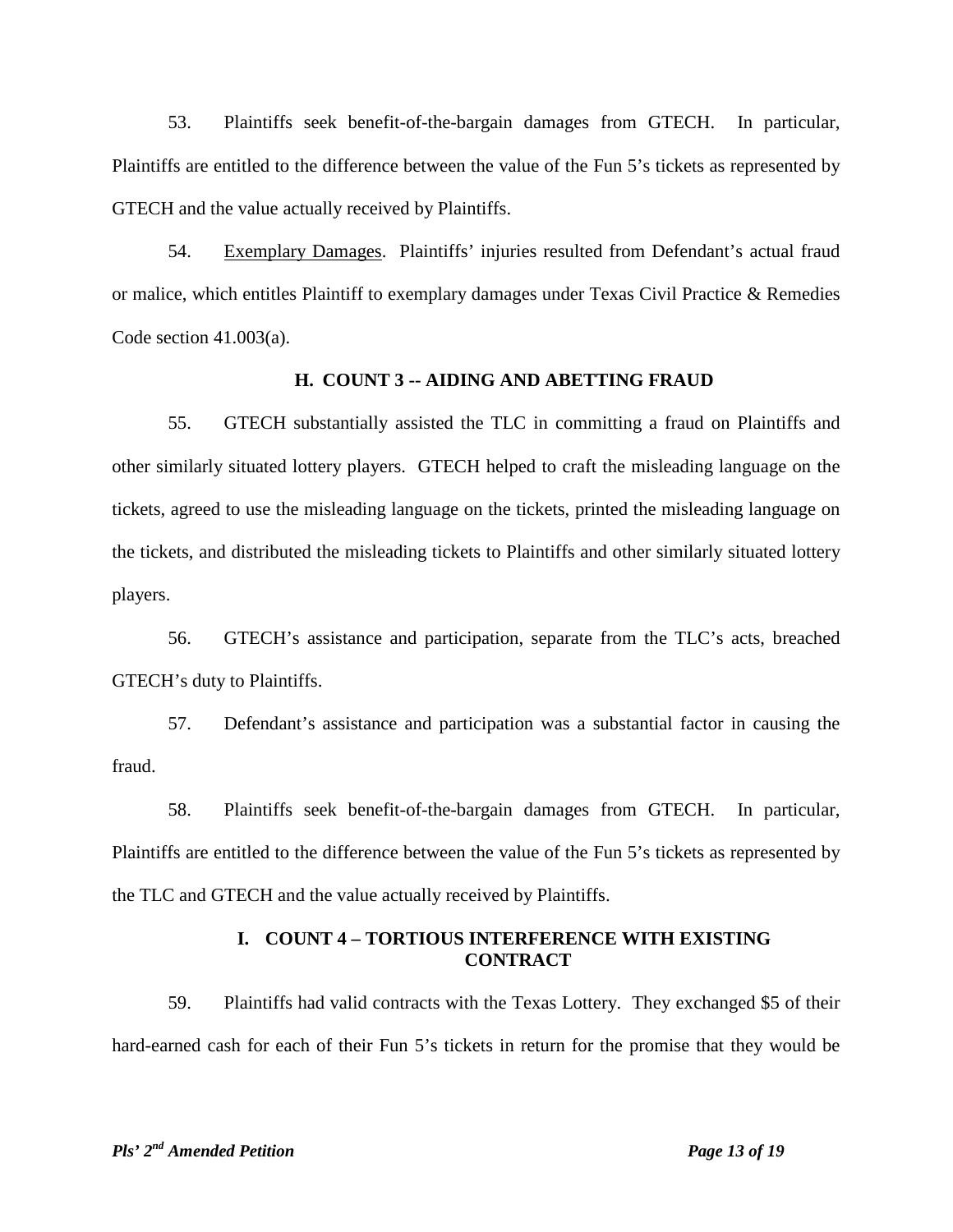entitled to receive five times the amount in the Prize Box if their ticket revealed a Money Bag " $\sum_{i=1}^{\infty}$ " symbol in Game 5.

60. GTECH knew or had reason to know that a class of lottery players, of which Plaintiffs were members, had entered into such contracts with the Texas Lottery. Moreover, Defendant knew or had reason to know of the interest that a class of lottery players, of which Plaintiffs were members, had in said contracts.

61. Defendant willfully and intentionally interfered with Plaintiffs' contracts with the Texas Lottery by using and continuing to use a non-conforming computer program that left the serial number of Plaintiffs' tickets off from the list of "Winning Tickets".

62. Defendant's interference proximately caused injury to Plaintiffs, which resulted in damages totaling at least \$438,560,250.00 which represents five times the collective amount printed in the Prize Box in Game 5 of Plaintiffs' Fun 5's tickets.

63. Exemplary Damages. Plaintiffs' injuries resulted from Defendant's malice or actual fraud, which entitles Plaintiff to exemplary damages under Texas Civil Practice & Remedies Code section 41.003(a).

# **J. COUNT 5 -- TORTIOUS INTERFERENCE WITH EXPECTANCY**

64. Plaintiffs had an expectancy that they would receive five times the amount in the Prize Box in Game 5 of their Fun 5's tickets because their Fun 5's tickets revealed a Money Bag  $\sqrt{\frac{2}{3}}$ " symbol.

65. There is a reasonable certainty that Plaintiffs would have received their prize money but for the interference of Defendant. Had Defendant programmed its computers in conformance with the language it used on the Fun 5's tickets, Plaintiffs tickets would have been on the list of "winning" tickets and would have been entitled to receive prize money from the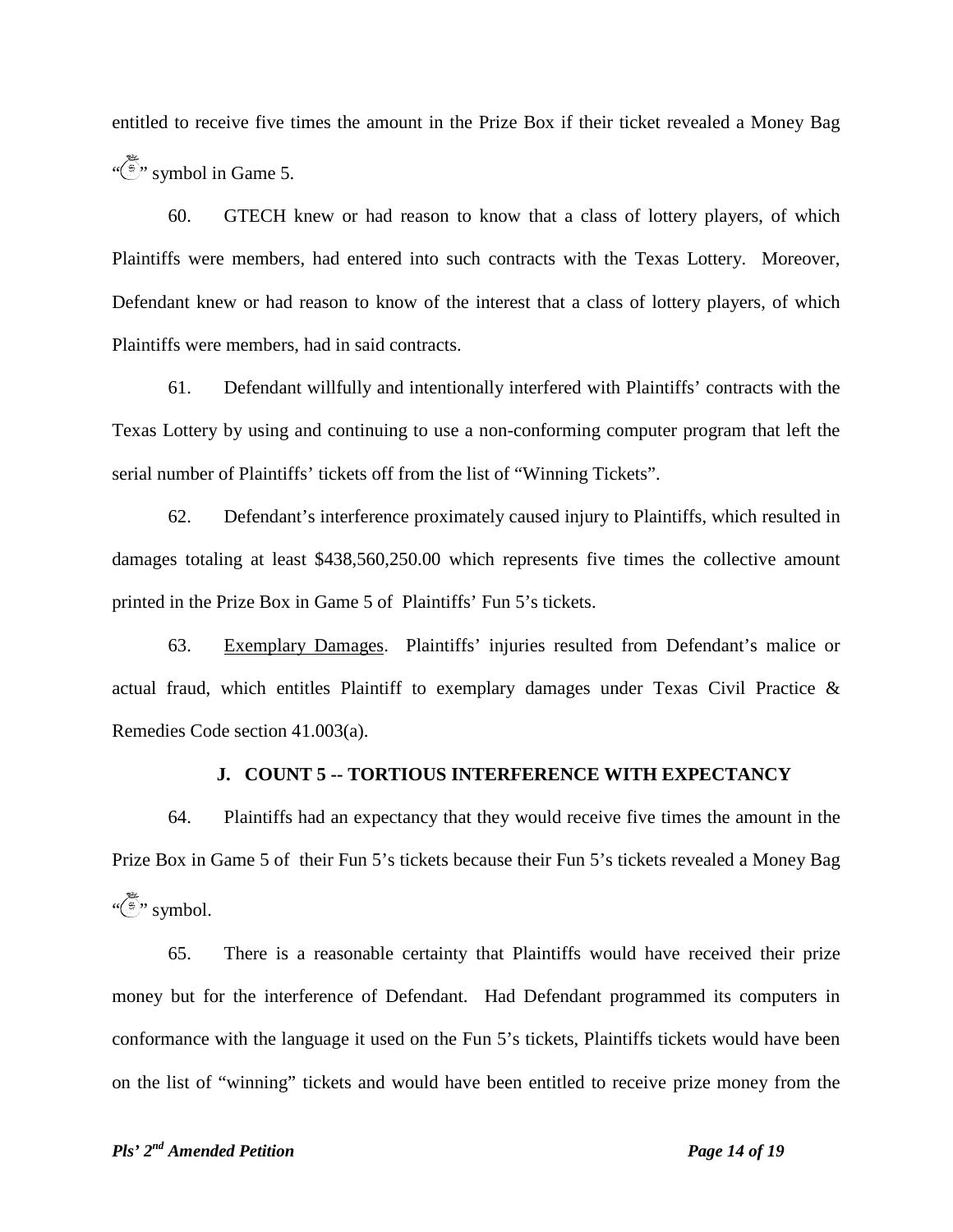Texas Lottery because their tickets otherwise met all the requirements of the instructions printed on the Fun 5's tickets and all the requirements of the official game procedures for Instant Game No. 1592.

66. Defendant knowingly and intentionally interfered with Plaintiffs' expectancy by using a non-conforming computer program to keep a significant percentage of tickets that revealed a Money Bag symbol off the list of "winning" tickets.

67. Defendant's actions were tortious in that Defendant fraudulently sought to hide from the public the fact that the language used by GTECH in the instructions would result in a total prize payout that would far exceed the amount originally represented to the Texas Lottery Commission by GTECH. Rather than admit that it had made a mistake in judgment that would cost the Texas Lottery many millions more than expected, GTECH sought to hide its actions by maliciously continuing to use a non-conforming computer validation program to eliminate a significant percentage of tickets with a Money Bag symbol from the list of "winning" tickets.

68. Defendant's interference proximately caused injury to Plaintiffs, which resulted in damages totaling more than \$438,560,250.00 which represents five times the collective amount printed in the Prize Box in Game 5 of Plaintiffs' Fun 5's tickets.

69. Exemplary Damages. Plaintiffs' injuries resulted from Defendant's malice or actual fraud, which entitles Plaintiff to exemplary damages under Texas Civil Practice & Remedies Code section 41.003(a).

#### **K. JURY DEMAND**

70. Plaintiffs have demanded a jury trial and have tendered the appropriate fee.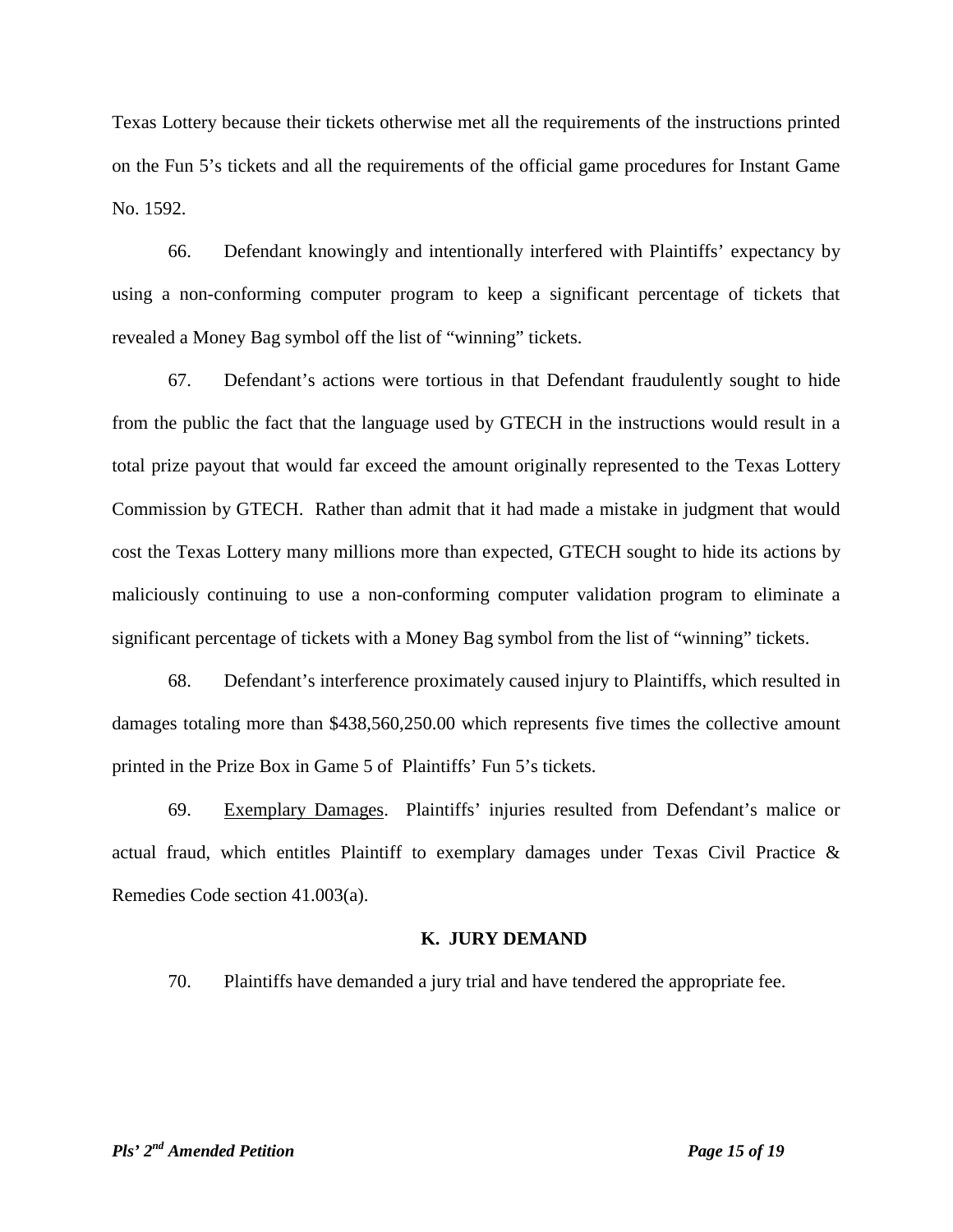## **L. PRAYER**

71. For these reasons, Plaintiffs ask that they be awarded a judgment against Defendant for the following:

- a. Actual damages;
- b. Exemplary damages;
- c. Pre-judgment and post-judgment interest;
- d. All attorneys' fees and reimbursement of the costs incurred in connection with this suit; and
- e. All other relief to which Plaintiffs are entitled.

Respectfully submitted,

# **LAGARDE LAW FIRM, P.C.**

RLLay

Richard L. LaGarde SBN: 11819550 Mary Ellis LaGarde SBN: 24037645 3000 Weslayan Street, Suite 380 Houston, Texas 77027 Telephone: (713) 993-0660 Facsimile: (713) 993-9007 Email: richard@lagardelaw.com mary@lagardelaw.com

# **COUNSEL FOR PLAINTIFFS**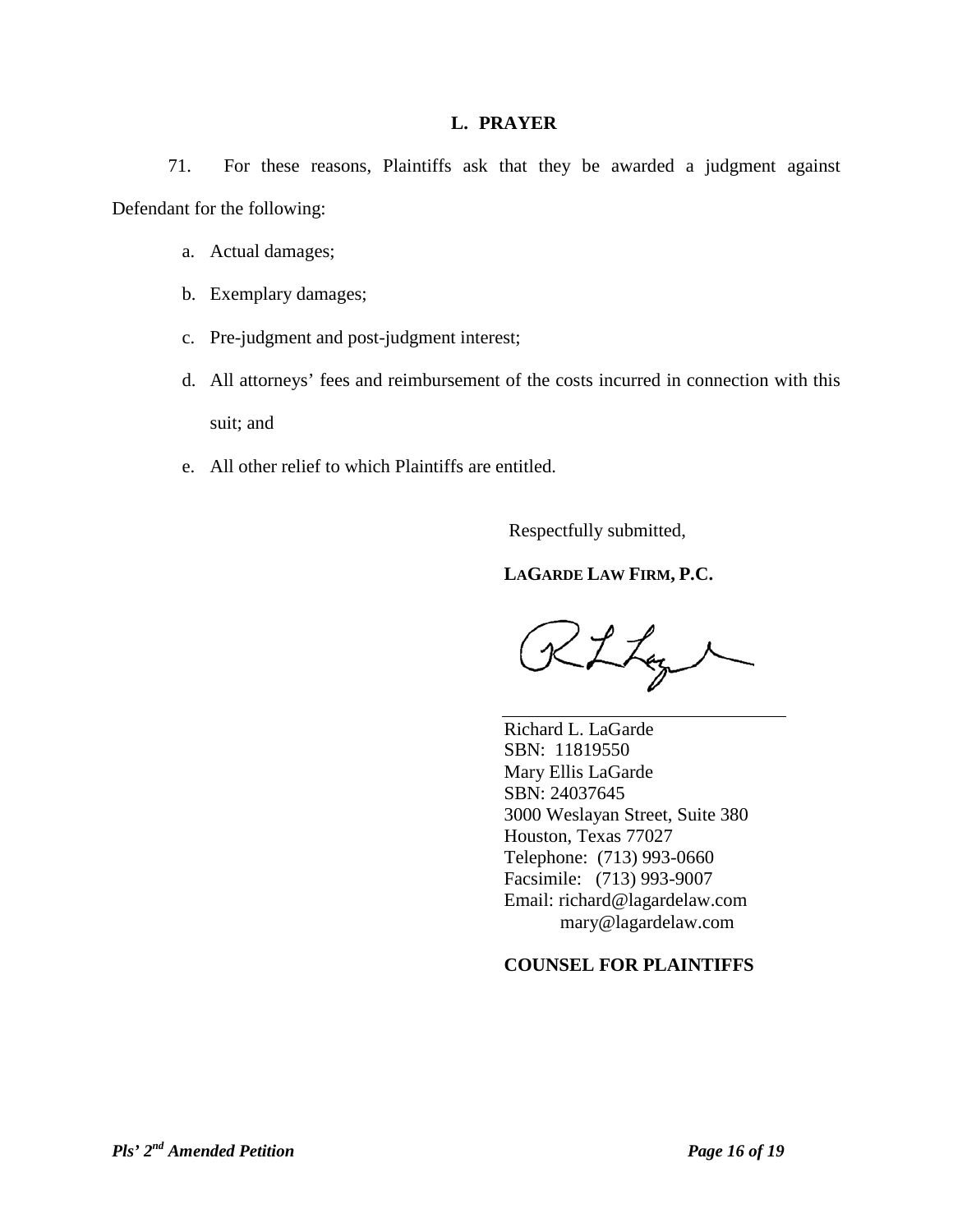# **MANFRED STERNBERG & ASSOCIATES, P.C.**

Manford they ?.

\_\_\_\_\_\_\_\_\_\_\_\_\_\_\_\_\_\_\_\_\_\_\_\_\_\_\_\_\_\_\_\_\_

Manfred Sternberg SBN: 19175775 4550 Post Oak Place Dr. #119 Houston, TX 77027 Telephone: (713) 622-4300 Facsimile: (713)622-9899 Email: [manfred@msternberg.com](mailto:manfred@msternberg.com)

# **CO-COUNSEL FOR PLAINTIFFS**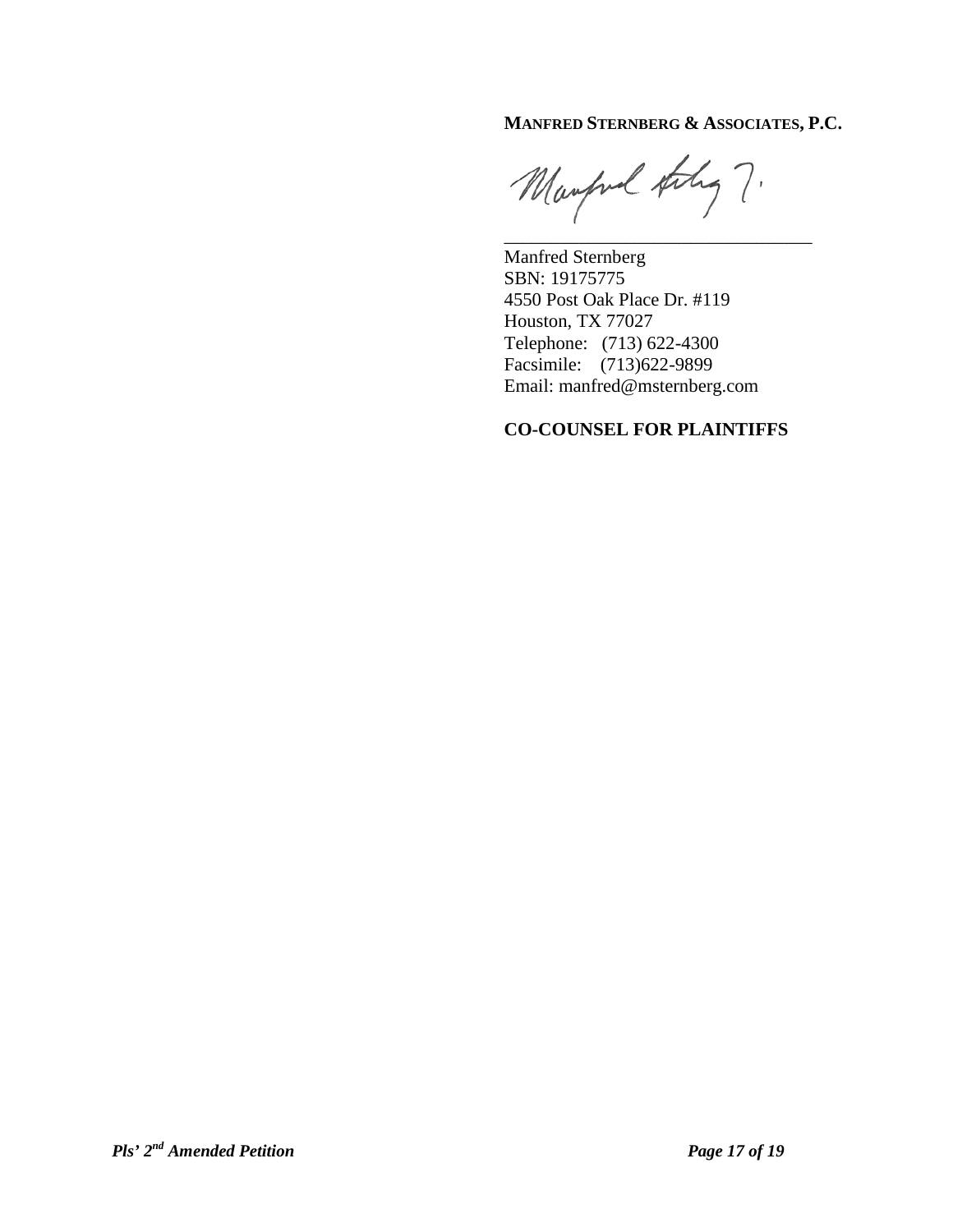## **CERTIFICATE OF SERVICE**

The undersigned certifies that a true and correct copy of the foregoing instrument was served upon the attorneys of record of all parties to the above cause in accordance with Texas Rules of Civil Procedure on the  $7<sup>th</sup>$  day of April, 2015.

Kenneth E. Broughton Francisco Rivero Arturo Munoz REED SMITH, LLP 811 Main Street, Suite 1700 Houston, TX 77002 Telephone: (713) 469-3819 Facsimile: (713) 469-3899 Email: [kbroughton@reedsmith.com](mailto:kbroughton@reedsmith.com) [frivero@reedsmith.com](mailto:frivero@reedsmith.com) [amunoz@reedsmith.com](mailto:amunoz@reedsmith.com)

## **COUNSEL FOR DEFENDANT GTECH CORPORATION**

Leroy B. Scott SCOTT ESQ. 3131 McKinney Ave., Ste. 600 Dallas, TX 75204 Telephone: (214) 224-0802 Facsimile: (214) 224-0802 Email: lscott@scottesq.com

# **COUNSEL FOR INTERVENOR, KENYATTA JACOBS**

James D. Hurst JAMES D. HURST, P.C. 1202 Sam Houston Ave. Huntsville, TX 77340 Telephone: (936) 295-5091 Facsimile: (936) 295-5792 Email: jdhurst@sbcglobal.net

# **COUNSEL FOR INTERVENORS, JAFREH AND BECHTOLD**

Clinton E. Wells JR. MCDOWELL WELLS, L.L.P. 603 Avondale Houston, TX 77006 Telephone: (713) 655-9595 Facsimile: (713) 655-7868 Email: cew@houstontrialattorneys.com

# **COUNSEL FOR INTERVENORS, BOGHOSIAN, WILSON, AND BAMBICO**

Andrew G. Khoury KHOURY LAW FIRM 2002 Judson Road, Ste. 204 Longview, TX 75606-1151 Telephone: 903-757-3992 Facsimile: 903-704-4759 Email: andy@khourylawfirm.com

# **COUNSEL FOR INTERVENORS, THOMAS GREGORY, ET AL.**

Daniel H. Byrne Lessie G. Fitzpatrick FRITZ, BYNRE, HEAD & HARRISON, PLLC 98 San Jacinto Blvd., Ste. 2000 Austin, TX 78701 Telephone: (512) 476-2020 Facsimile: (512) 477-5267 Email: dbyrne@fbhh.com lfitzpatrick@fbhh.com

## **COUNSEL FOR INTERVENORS, HIATT, ET AL.**